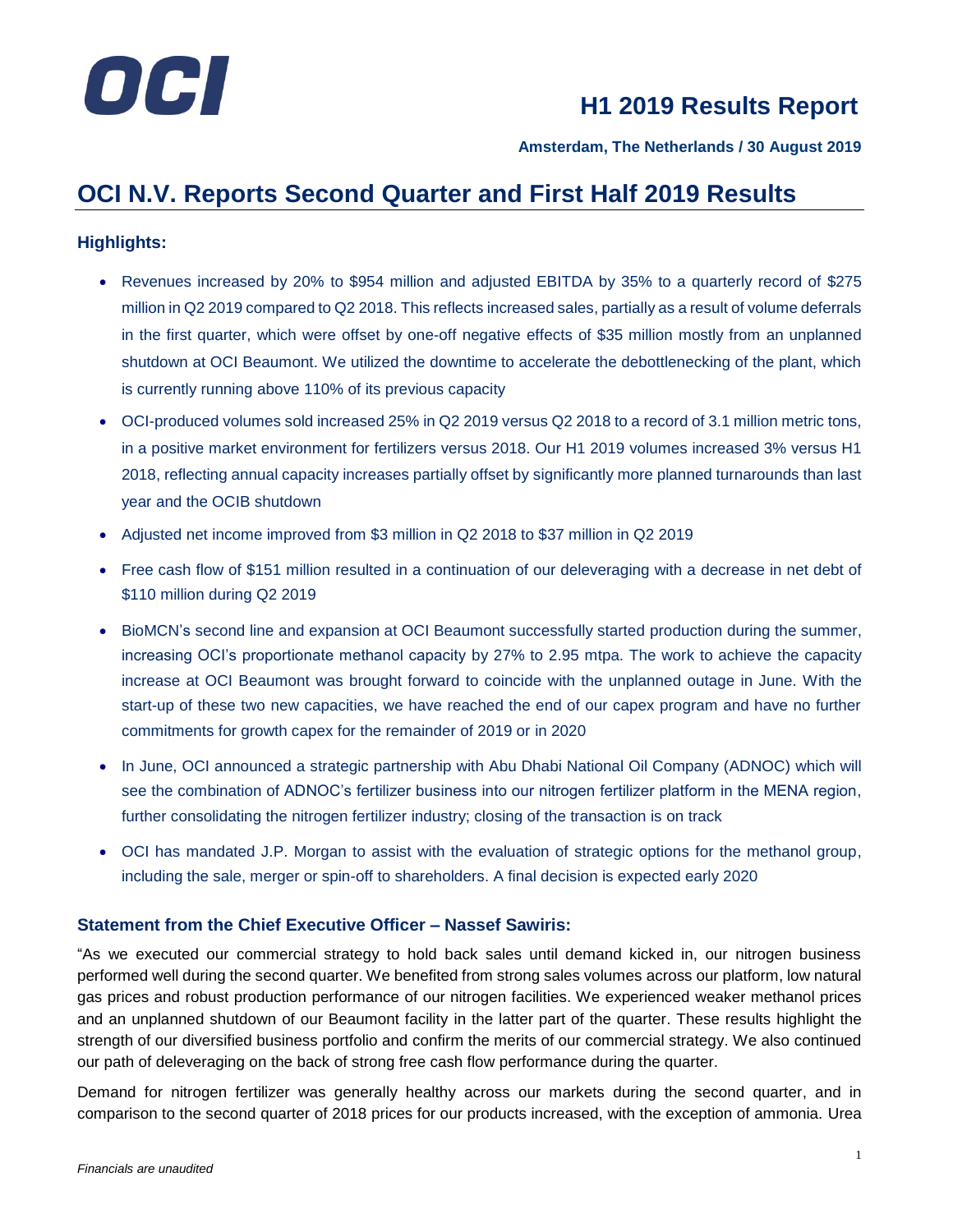

prices in particular followed a positive trajectory as a result of strong demand across regions and tightening supply, and summer season prices have been higher year-on-year for the third time in a row. Ammonia prices were weak during the quarter, as new production capacity was absorbed in the market.

Despite flooding and wet conditions in the US Midwest, IFCo achieved a record quarter, benefiting from our unique in-region location in the Upper Midwest and record DEF volumes. In Europe, we benefited from strong demand and lower natural gas prices. We shipped record volumes of CAN during the second quarter, which were significantly above the volumes in the first quarter, leveraging our robust logistical organization and proximity to key end markets. As a result, both those operations reported a significantly higher result versus a year ago.

This resulted in an adjusted EBITDA for our combined nitrogen businesses in Q2 2019 of more than 50% above the level of Q2 2018, and up in the high single-digits in H1 2019 compared to H1 2018. This was despite planned turnarounds of both ammonia lines at Sorfert, one in the first quarter and the other starting towards the end of the second quarter.

Methanol markets were weaker in the second quarter of 2019 compared to both the first quarter this year and the same quarter last year. In addition, the longer-than-expected unplanned shutdown of the methanol plant at OCI Beaumont from the end of May until early July had a negative impact on EBITDA. Nevertheless, our methanol group reported higher adjusted EBITDA for the second quarter of 2019 compared to the first quarter of 2019, as Natgasoline performed well and BioMCN returned to profits during the quarter on the back of higher utilization rates and lower natural gas prices.

We expect to reach our run-rate capacity starting the fourth quarter this year now that we have most major turnarounds behind us and have recently completed our growth projects. Several of OCI's nitrogen plants have finalized their planned turnarounds during the summer months, which should result in higher utilization rates going forward at Sorfert, IFCo and OCI Nitrogen. For example, the turnaround of Sorfert's ammonia line in Q1 2019 has allowed the plant to reach utilization rates close to its maximum design capacity. The second line restarted recently and is in the process of ramping up, already achieving levels above 92%. This compares to significantly lower levels before these major turnarounds.

We are also on track to close the recently announced joint venture with ADNOC. This partnership will add an additional capacity of 2.1 million metric tons per annum (mtpa) on a consolidated basis to our current net nitrogen fertilizer capacity of 10 mtpa and has significant potential for future growth and value creation. We are pleased to create this JV with a likeminded and strong partner with a clear strategy to unlock value in the industry."

### **Outlook**

We continue to focus on free cash flow generation and remain committed to our financial policy to prioritise expected strong free cash flows for deleveraging towards 2x through the cycle. Our financial outlook for the remainder of the year and previous guidance is subject to pricing of our key commodities.

### *New Strategic Partnership with Abu Dhabi National Oil Company (ADNOC)*

In June, we announced a new strategic partnership with ADNOC to combine ADNOC's fertilizers business into OCI's nitrogen fertilizer platform in the MENA region. OCI and ADNOC will own a 58% and 42% stake in the JV respectively, and OCI will fully consolidate the JV.

The transaction offers a number of advantages: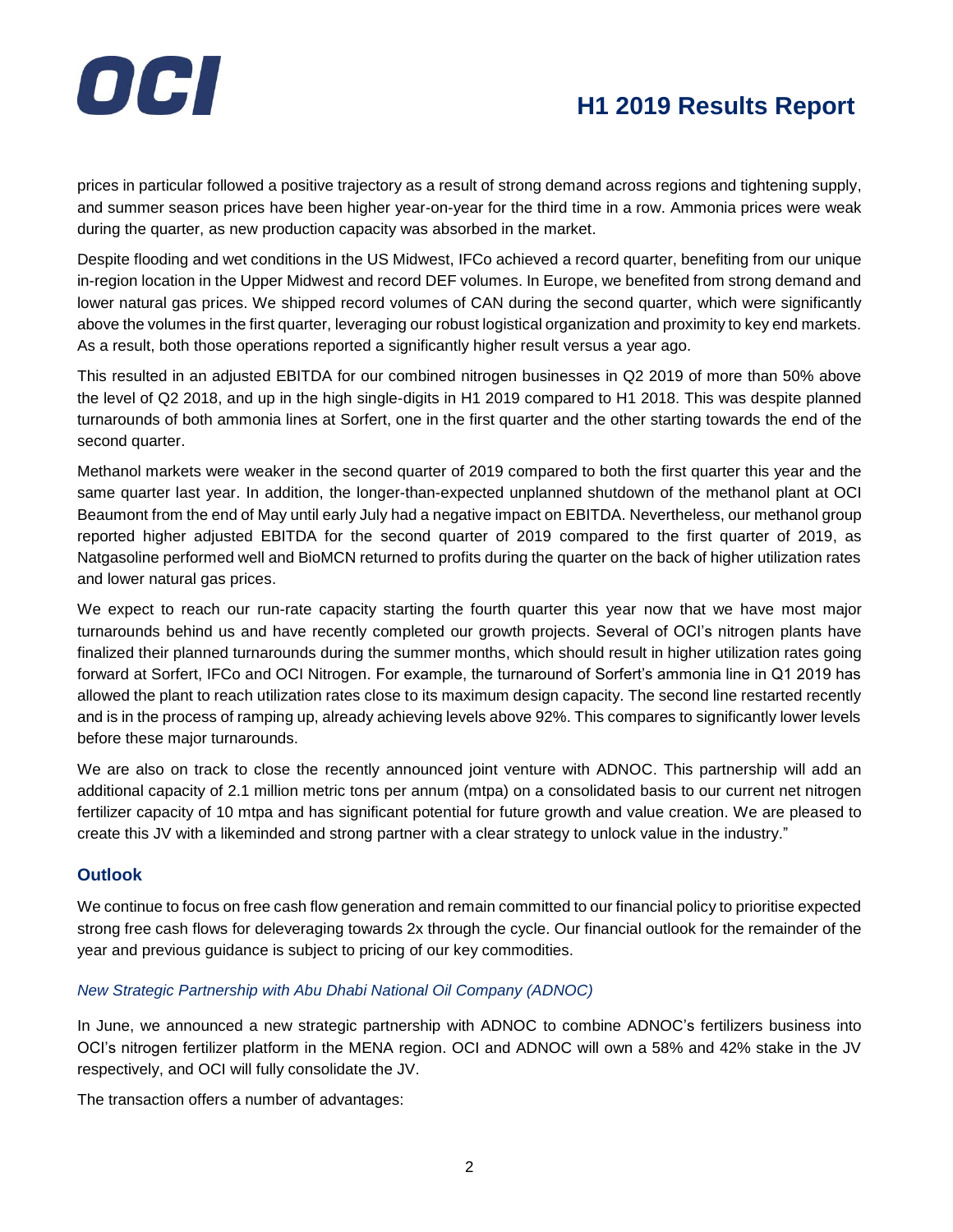

- **It will have significant scale.** The JV will become the largest seaborne export-focused nitrogen fertilizer platform globally, and the largest producer in the MENA region with a production capacity of 5 million tons of urea and 1.5 million tons of sellable ammonia.
- **Substantial synergies.** The JV is projected to create substantial value through unlocking of operational, supply chain, marketing and trading synergies of \$60-\$75m, mostly achievable within 12-18 months from closing.
- **Strong financial profile.** The JV will operate a young, state-of-the-art asset base with low maintenance costs, low finance costs and strong free cash flow generation. As a result, it will be well-positioned to pay its shareholders attractive dividends and to fund future organic and inorganic growth opportunities.

### *Nitrogen Products*

Our diversified portfolio of nitrogen products consists of fertilizer, diesel exhaust fluid (DEF) and melamine:

- We expect to continue to benefit from attractive natural gas feedstock costs
- Shorter term, the demand outlook in the US should benefit from an increase in forecasted corn acreage next spring, and distributors wanting adequate product on hand versus delaying purchases until next season.
- We continue to expect a positive industry outlook through a tightening of the global supply and demand balance with expected demand growth to be higher than limited new capacity additions and low exports from China.
- Ammonia prices were weak in the first half of 2019 and have lagged urea due to a weak US season and new supply starting up earlier this year. However, there are no further major new merchant ammonia supply additions expected until at least 2021 and demand is expected to strengthen.
- OCI is well-positioned to benefit following completion of a significant number of planned turnarounds across most of our group companies during the third quarter this year and the closing of the ADNOC Fertilizers joint venture.
- Melamine selling prices remain at healthy levels and the product remains a cornerstone of our Dutch operations. We expect to continue to benefit from healthy melamine market conditions, supported by continued demand growth and low natural gas prices in Europe.
- The outlook for the DEF market in the US remains positive and is expected to grow at rates of 15% to 20% per annum in the coming years. DEF has been one of our fastest-growing products in 2019 so far and we are on track to achieve a more than doubling of our DEF sold volumes in 2019 compared to 2018.

#### *Methanol*

Our methanol business was affected by an unplanned shutdown at OCI Beaumont during the second quarter of 2019, during which time we brought forward work to achieve an expansion in the plant's methanol capacity of more than 10%. Following the restart of the plant in early July, production normalized at significantly higher levels than before the shutdown. Combined with the start-up of the second line at BioMCN, we have now reached our annual production capacity run-rate.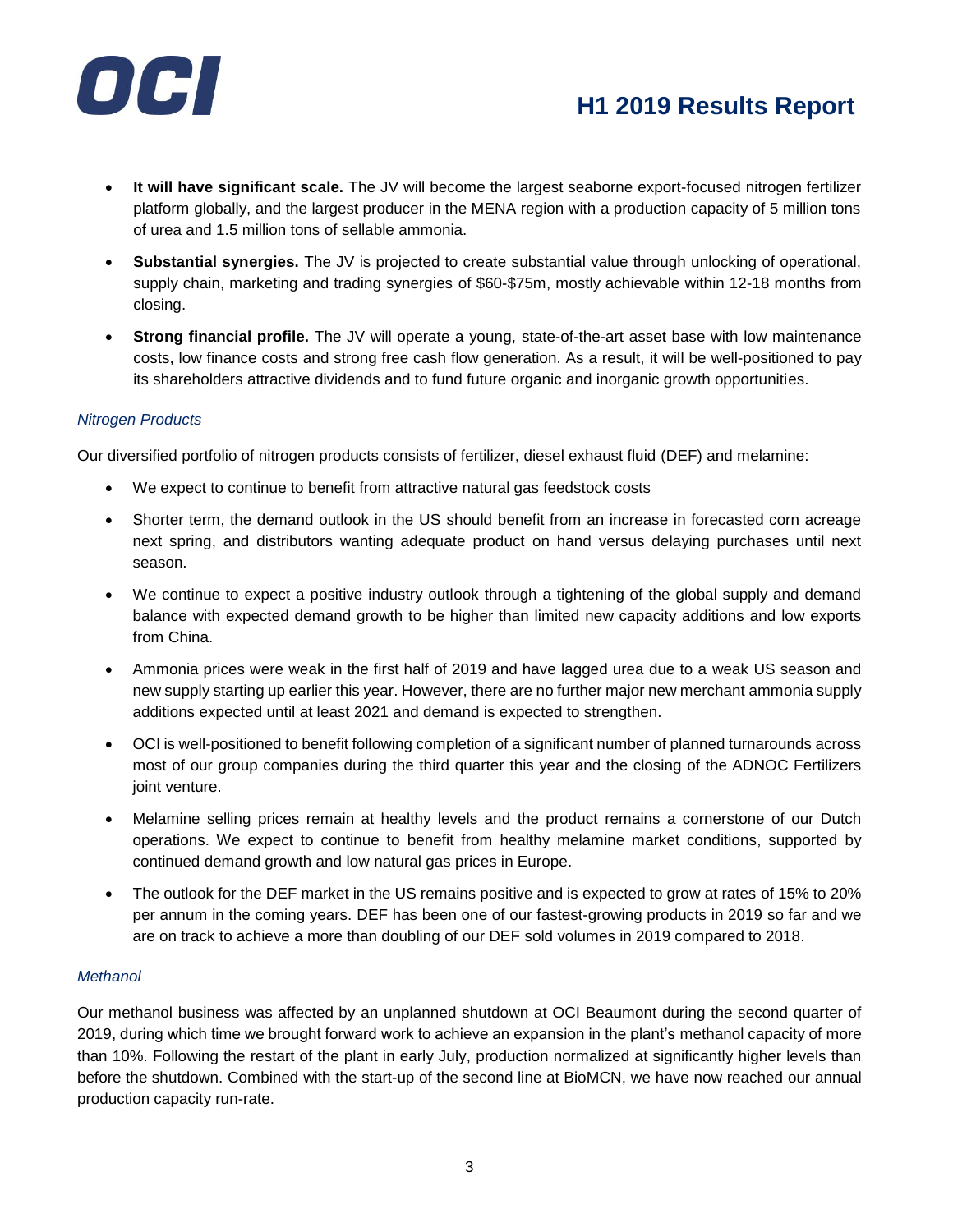

Methanol prices have weakened in 2019 due to a number of factors including falling crude oil prices, MTO affordability as well as exports from sanctioned countries to Asian markets being offered at heavily discounted prices.

Recently, methanol prices have shown some recovery from their lows, as spot prices had fallen below the global industry cost curve and MTO utilization rates have stabilized with positive production margins. Underlying long-term fundamentals of methanol markets are encouraging with limited new capacity additions and expected continued demand growth, supported by traditional and new applications, and by the addition of multiple new MTO facilities in China going forward.

### *Gas Markets*

We expect to continue to benefit from materially lower gas prices in both Europe and the United States.

In recent months, European gas prices have remained substantially below those seen in recent years. We believe there has been a structural shift in the European gas markets this year and expect prices to remain within a bandwidth of \$3 – 5 per MMBtu until the end of 2019 at least, bar any surprise weather shocks, as a result of high liquidity in LNG markets in competition with Russian imports into Europe.

In the US, similarly the Henry Hub decreased to very competitive prices that are significantly below the levels of last year. The forward curve suggests this will remain for the foreseeable future, which will continue to keep our US operations at the very low end of the global cost curve.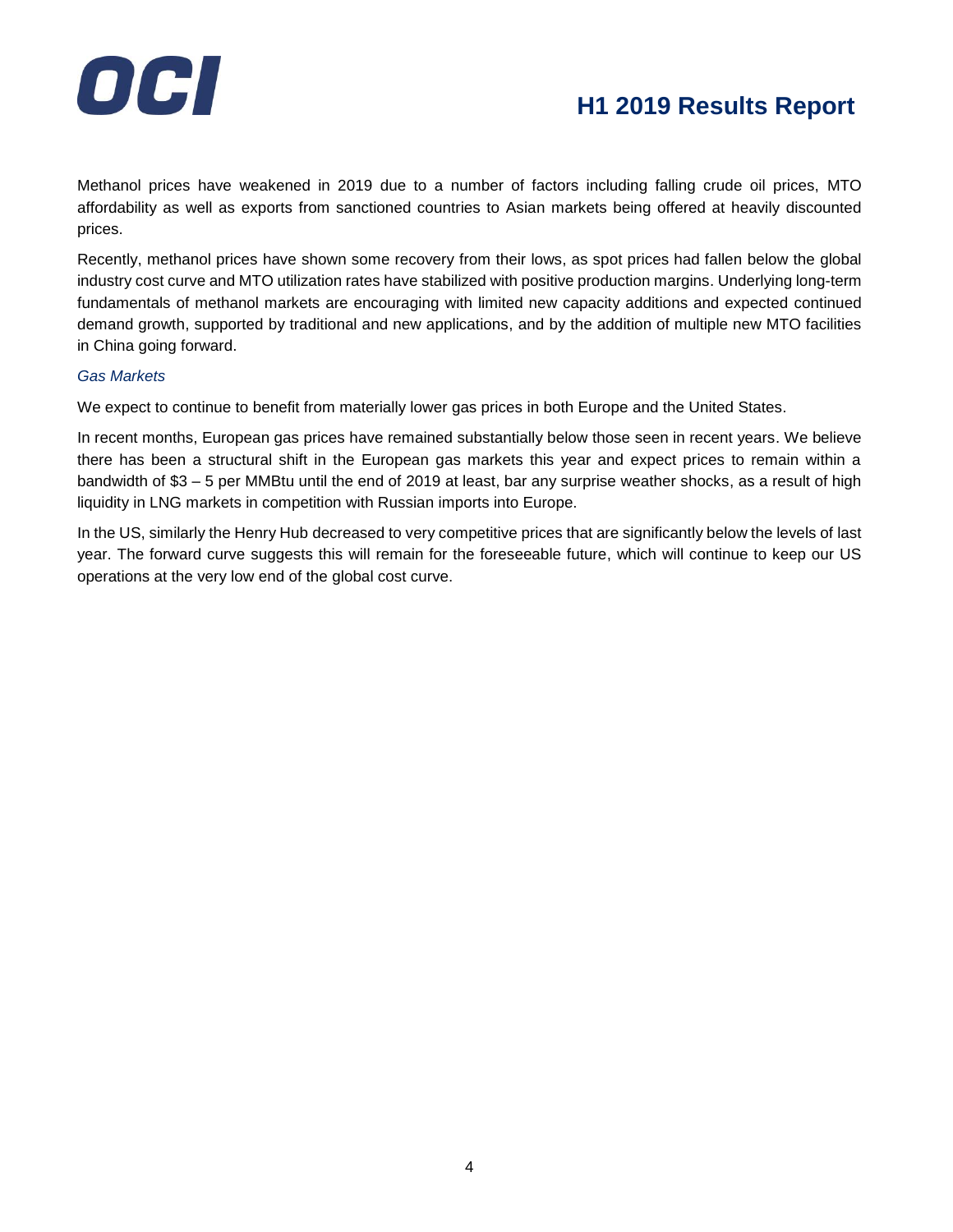# OCI

# **Consolidated Financial Results at a Glance1)**

### **Financial Highlights (\$ million unless otherwise stated)**

|                                                        | Q2 2019   | Q2 2018   | % $\Delta$      | H1 2019 | H1 2018 | % $\Delta$      |
|--------------------------------------------------------|-----------|-----------|-----------------|---------|---------|-----------------|
| Revenue                                                | 953.5     | 792.7     | 20%             | 1,550.0 | 1,537.5 | 1%              |
| <b>Gross Profit</b>                                    | 165.4     | 160.3     | 3%              | 217.9   | 330.0   | (34%)           |
| Gross profit margin                                    | 17.3%     | 20.2%     |                 | 14.1%   | 21.5%   |                 |
| Adjusted EBITDA <sup>2)</sup>                          | 275.1     | 203.5     | 35%             | 404.4   | 438.6   | (8%)            |
| EBITDA <sup>2)</sup>                                   | 221.6     | 215.2     | 3%              | 343.8   | 467.3   | (26%)           |
| <b>EBITDA</b> margin                                   | 23.2%     | 27.1%     |                 | 22.2%   | 30.4%   |                 |
| Adj. net income (loss) attributable to<br>shareholders | 36.9      | 3.1       | nm              | (45.3)  | 14.4    | nm              |
| Net income (loss) attributable to shareholders         | 19.9      | (39.5)    | nm              | (61.3)  | (15.0)  | nm              |
| Earnings / (loss) per share (\$)                       |           |           |                 |         |         |                 |
| Basic earnings per share                               | 0.095     | (0.189)   | nm              | (0.293) | (0.072) | nm              |
| Diluted earnings per share                             | 0.095     | (0.189)   | nm              | (0.293) | (0.072) | nm              |
|                                                        | 30-Jun-19 | 31-Mar-19 | $%$ $\triangle$ |         |         |                 |
| <b>Total Assets</b>                                    | 7,332.6   | 7,464.3   | (2%)            |         |         |                 |
| Gross Interest-Bearing Debt                            | 4,530.1   | 4,672.6   | (3%)            |         |         |                 |
| Net Debt                                               | 4,052.6   | 4,162.9   | (3%)            |         |         |                 |
|                                                        | Q2 2019   | Q2 2018   | $%$ $\triangle$ | H1 2019 | H1 2018 | $%$ $\triangle$ |
|                                                        |           |           |                 |         |         |                 |
| Free cash flow <sup>2)</sup>                           | 150.9     | 133.3     | 13%             | 135.0   | 247.3   | (45%)           |
| Capital Expenditure                                    | 48.7      | 89.1      | (45%)           | 108.4   | 132.0   | (18%)           |
| Of which: maintenance capital expenditure              | 26.7      | 38.3      | (30%)           | 45.3    | 58.4    | (22%)           |
| Sales volumes ('000 metric tons) <sup>3)</sup>         |           |           |                 |         |         |                 |
| <b>OCI Product</b>                                     | 3,084.3   | 2,462.8   | 25%             | 4,778.9 | 4,634.0 | 3%              |
| <b>Third Party Traded</b>                              | 488.6     | 386.1     | 27%             | 964.0   | 729.5   | 32%             |
| <b>Total Product Volumes</b>                           | 3,572.9   | 2,848.9   | 25%             | 5,742.9 | 5,363.5 | 7%              |

*1) Unaudited*

*2) OCI N.V. uses Alternative Performance Measures ('APM') to provide a better understanding of the underlying developments of the*  performance of the business. The APMs are not defined in IFRS and should be used as supplementary information in conjunction with the most *directly comparable IFRS measures. A detailed reconciliation between APM and the most directly comparable IFRS measure can be found in this report*

*3) Fully consolidated, not adjusted for OCI ownership stake in plant, except 50% OCI's share of Natgasoline volumes*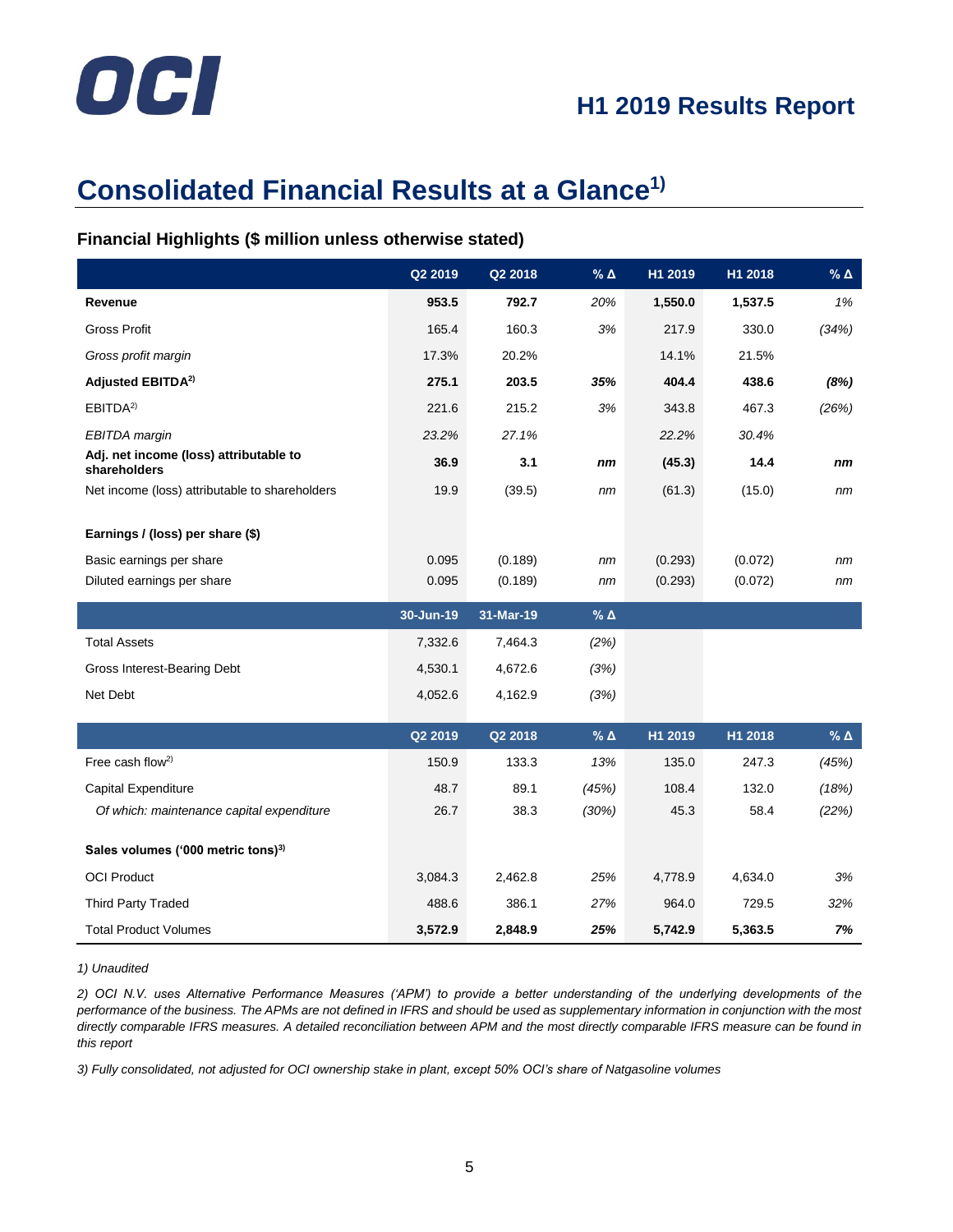

# **Operational Highlights**

### **Highlights for Q2 2019**

- Own product sales volumes increased 25% to a record 3.1 million metric tons during the second quarter of 2019 compared to the second quarter of 2018:
	- *Record CAN volumes during the second quarter, resulting in a higher level of sold CAN volumes in the first half of 2019 than during the same period a year ago*
	- *Higher industrial chemicals sales volumes driven by Natgasoline and a significant increase in DEF volumes*
- Including third-party traded product, sold volumes increased 25% to 3.6 million metric tons during Q2 2019 versus Q2 2018

### **Product Sales Volumes ('000 metric tons)**

|                                                 | Q2 2019 | Q2 2018 | $%$ $\triangle$ | H1 2019 | H1 2018 | $%$ $\triangle$ |
|-------------------------------------------------|---------|---------|-----------------|---------|---------|-----------------|
| <b>Own Product</b>                              |         |         |                 |         |         |                 |
| Ammonia                                         | 592.1   | 537.5   | 10%             | 959.6   | 1,061.5 | (10%)           |
| Urea                                            | 857.1   | 806.5   | 6%              | 1,305.3 | 1,471.4 | $(11\%)$        |
| Calcium Ammonium Nitrate (CAN)                  | 618.1   | 343.8   | 80%             | 726.8   | 566.8   | 28%             |
| Urea Ammonium Nitrate (UAN)                     | 459.2   | 372.3   | 23%             | 699.1   | 714.1   | (2%)            |
| <b>Total Fertilizer</b>                         | 2,526.5 | 2,060.1 | 23%             | 3,690.8 | 3,813.8 | (3%)            |
| Method <sup>1</sup>                             | 396.0   | 307.8   | 29%             | 794.1   | 650.1   | 22%             |
| Melamine                                        | 32.9    | 35.4    | (7%)            | 68.1    | 69.7    | (2%)            |
| Diesel Exhaust Fluid (DEF)                      | 128.9   | 59.5    | 117%            | 225.9   | 100.4   | 125%            |
| <b>Total Industrial Chemicals</b>               | 557.8   | 402.7   | 39%             | 1,088.1 | 820.2   | 33%             |
| <b>Total Own Product Sold</b>                   | 3,084.3 | 2,462.8 | 25%             | 4,778.9 | 4,634.0 | 3%              |
| <b>Traded Third Party</b>                       |         |         |                 |         |         |                 |
| Ammonia                                         | 22.6    | 98.8    | (77%)           | 112.4   | 145.5   | (23%)           |
| Urea                                            | 114.5   | 56.4    | 103%            | 186.2   | 129.0   | 44%             |
| <b>UAN</b>                                      | 3.4     | 23.5    | (86%)           | 10.2    | 48.0    | (79%)           |
| Methanol                                        | 151.1   | 52.9    | 186%            | 247.6   | 84.5    | 193%            |
| Ammonium Sulphate (AS)                          | 177.2   | 154.5   | 15%             | 379.0   | 322.5   | 18%             |
| <b>DEF</b>                                      | 19.8    | 0.0     | nm              | 28.6    | 0.0     | nm              |
| <b>Total Traded Third Party</b>                 | 488.6   | 386.1   | 27%             | 964.0   | 729.5   | 32%             |
| <b>Total Own Product and Traded Third Party</b> | 3,572.9 | 2,848.9 | 25%             | 5,742.9 | 5,363.5 | 7%              |

*1) Including OCI's 50% share of Natgasoline volumes*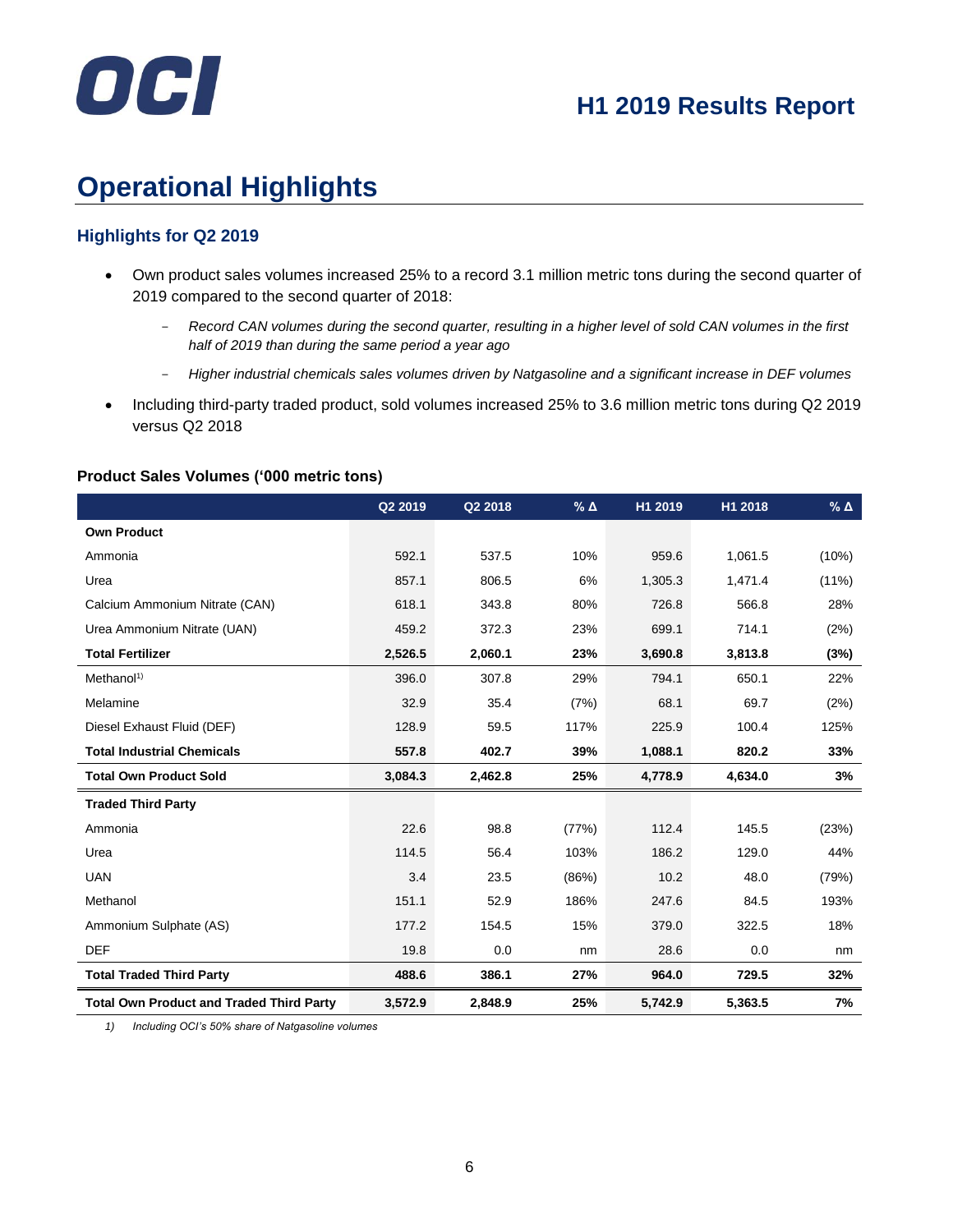

#### **Benchmark Prices**

|                      |                           |       | Q2 '19 | Q2 '18 | % ∆      | Q1 '19 | $%$ $\triangle$ | H1 '19 | H1 '18 | $%$ $\triangle$ |
|----------------------|---------------------------|-------|--------|--------|----------|--------|-----------------|--------|--------|-----------------|
| Ammonia              | NW Europe, FOB            | \$/mt | 272    | 278    | (2%)     | 331    | (18%)           | 298    | 306    | (3%)            |
| Ammonia              | US Gulf Tampa contract    | \$/mt | 237    | 267    | $(11\%)$ | 282    | (16%)           | 260    | 300    | (13%)           |
| <b>Granular Urea</b> | Egypt, FOB                | \$/mt | 274    | 244    | 12%      | 266    | 3%              | 271    | 253    | 7%              |
| <b>CAN</b>           | Germany, CIF              | €/mt  | 193    | 175    | 10%      | 221    | (13%)           | 207    | 184    | 13%             |
| <b>UAN</b>           | France, FOT               | €/mt  | 176    | 153    | 15%      | 216    | (19%)           | 193    | 156    | 24%             |
| <b>UAN</b>           | <b>US Midwest, FOB</b>    | \$/mt | 249    | 231    | 8%       | 245    | 2%              | 246    | 227    | 8%              |
| <b>Melamine</b>      | Europe contract           | €m/t  | 1,525  | 1,655  | (8%)     | 1,575  | (3%)            | 1,550  | 1,640  | (5%)            |
| <b>Methanol</b>      | <b>USGC Contract, FOB</b> | \$/mt | 421    | 495    | (15%)    | 435    | (3%)            | 428    | 493    | (13%)           |
| <b>Methanol</b>      | Rotterdam FOB Contract    | €/mt  | 350    | 380    | (8%)     | 350    | 0%              | 350    | 380    | (8%)            |

 *Source: CRU, Argus, ICIS*

### **Operational Performance**

#### *Nitrogen Products*

Total own-produced fertilizer sales volumes were 23% higher during the quarter compared to the same period last year, as we shipped record volumes and wound down inventories to normalized levels following OCI's decision during the first quarter to postpone sales and build up inventory in anticipation of the start of the season.

Production levels at all our nitrogen facilities were healthy during the quarter, but towards the end of the quarter we started planned turnarounds at OCI Nitrogen and of one of the two ammonia lines at Sorfert. IFCo finalized a fourweek turnaround in early August following which it has increased its operating rates further and improved cost efficiency. We expect these successful turnarounds to result in higher utilization rates going forward at all three facilities.

Our other nitrogen products remain a cornerstone of our growth:

- DEF continues to be one of our fastest-growing products and sales volumes in the second quarter reached record levels.
- Melamine sales volumes in Q2 2019 were at similar levels as in Q2 2018. Selling prices decreased slightly from Q1 2019 into Q2 2019 but remain at healthy levels, especially at current gas prices.

#### *Methanol*

Despite the shutdown at OCI Beaumont, own-produced methanol sales volumes improved 29% in Q2 2019 compared to Q2 2018, as both Natgasoline and BioMCN were running at good utilization rates during the quarter:

• The increase was mostly driven by the contribution of Natgasoline, which started up towards the end of the second quarter of 2018.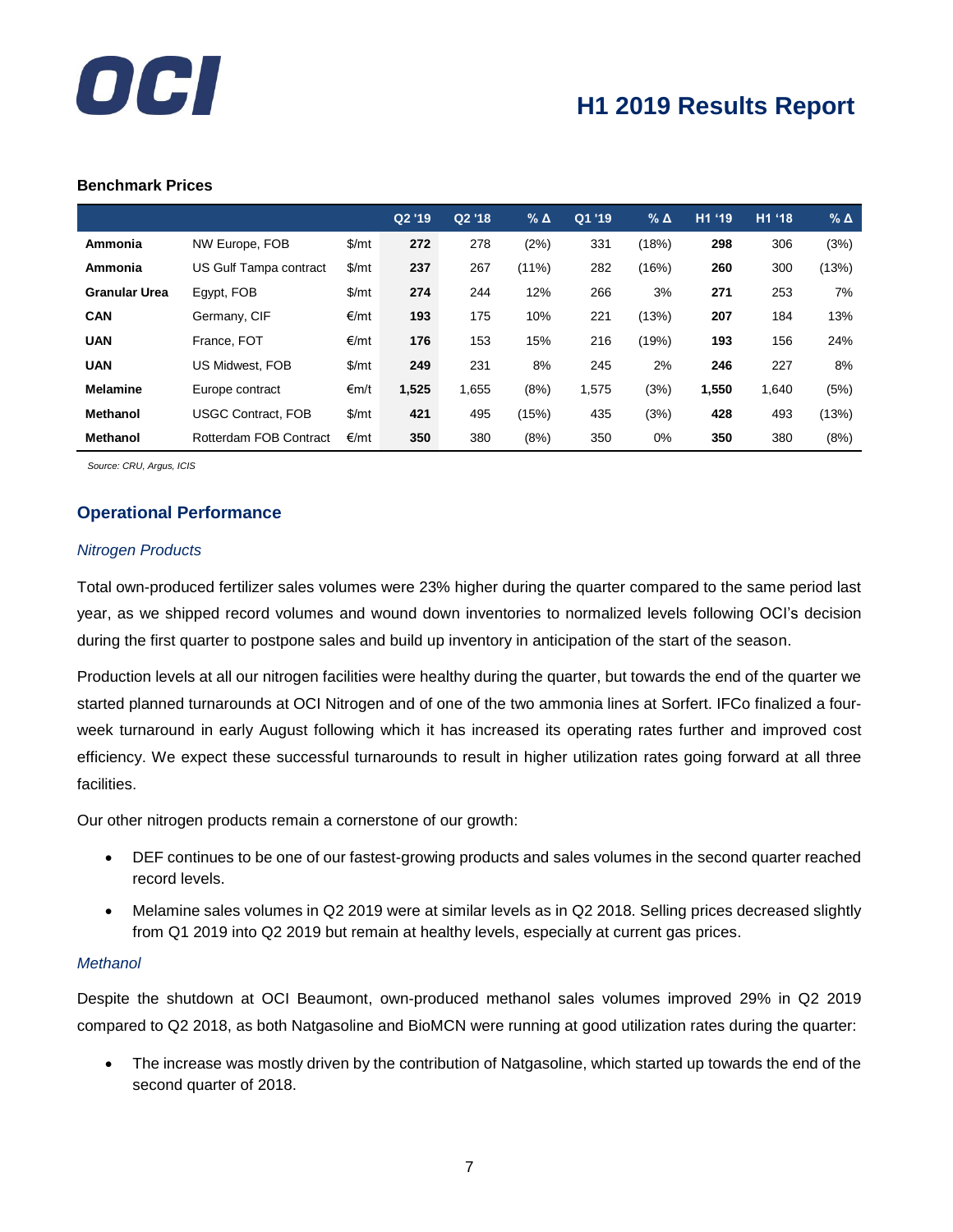

• In addition, BioMCN returned to a higher utilization rate compared to both the second quarter last year and the first quarter this year. BioMCN recently started up its second line with a capacity of c.0.5 mtpa, which did not yet contribute to sales volumes during the second quarter.

While OCI Beaumont's methanol plant was offline and to prevent similar future issues, we replaced key equipment parts with new components and executed other repairs to the facility that will increase reliability until our next turnaround. In addition, we brought forward work to achieve the capacity increase of more than 10% of the methanol plant. Since the restart early July, the plant has been running consistently at higher rates than before the shutdown.

Methanol prices were on average lower during the second quarter of 2019 compared to the same quarter last year. As a result of the lower selling prices and shutdown at OCI Beaumont, the Q2 2019 EBITDA for the Methanol US segment was below Q2 2018.

| $\sqrt{s}$ million          | <b>Nitrogen</b><br><b>US</b> | <b>Nitrogen</b><br><b>Europe</b> | <b>Nitrogen</b><br><b>MENA</b> | <b>Methanol</b><br><b>US</b> | <b>Methanol</b><br><b>Europe</b> | <b>Eliminations</b> | Other                    | <b>Total</b> |
|-----------------------------|------------------------------|----------------------------------|--------------------------------|------------------------------|----------------------------------|---------------------|--------------------------|--------------|
| Segment revenues            | 211.0                        | 272.7                            | 305.0                          | 160.8                        | 61.6                             | (4.8)               | $\overline{\phantom{a}}$ | 1,006.3      |
| Inter-segment revenues      | $\overline{\phantom{0}}$     | (0.4)                            | (29.9)                         | (22.5)                       | ٠                                |                     | $\overline{\phantom{a}}$ | (52.8)       |
| <b>Total revenues</b>       | 211.0                        | 272.3                            | 275.1                          | 138.3                        | 61.6                             | (4.8)               | ٠                        | 953.5        |
| <b>Gross profit</b>         | 56.7                         | 41.3                             | 82.1                           | (4.8)                        | 3.3                              | (9.4)               | (3.8)                    | 165.4        |
| <b>Operating profit</b>     | 54.3                         | 30.5                             | 72.0                           | (13.3)                       | 3.2                              | (7.8)               | (28.8)                   | 110.1        |
| Depreciation & amortization | (32.6)                       | (16.6)                           | (44.4)                         | (31.7)                       | (2.5)                            | 17.5                | (1.2)                    | (111.5)      |
| <b>EBITDA</b>               | 86.9                         | 47.1                             | 116.4                          | 18.4                         | 5.7                              | (25.3)              | (27.6)                   | 221.6        |
| <b>Adjusted EBITDA</b>      | 86.9                         | 49.0                             | 116.4                          | 33.9                         | 6.2                              | ٠                   | (17.3)                   | 275.1        |

### **Segment overview Q2 2019**

### **Segment overview Q2 2018**

| \$ million                  | <b>Nitrogen</b><br><b>US</b> | Nitrogen<br><b>Europe</b> | <b>Nitrogen</b><br><b>MENA</b> | <b>Methanol</b><br><b>US</b> | <b>Methanol</b><br><b>Europe</b> | <b>Eliminations</b> | Other                    | <b>Total</b> |
|-----------------------------|------------------------------|---------------------------|--------------------------------|------------------------------|----------------------------------|---------------------|--------------------------|--------------|
| Segment revenues            | 139.1                        | 210.7                     | 306.8                          | 104.8                        | 56.3                             | $\sim$              | 3.7                      | 821.4        |
| Inter-segment revenues      | $\sim$                       | (0.1)                     | (19.4)                         | (9.2)                        | $\overline{\phantom{a}}$         |                     | $\overline{\phantom{a}}$ | (28.7)       |
| <b>Total revenues</b>       | 139.1                        | 210.6                     | 287.4                          | 95.6                         | 56.3                             | $\sim$              | 3.7                      | 792.7        |
| <b>Gross profit</b>         | 22.4                         | 2.9                       | 94.1                           | 30.7                         | 2.2                              | 8.0                 | ٠                        | 160.3        |
| <b>Operating profit</b>     | 19.3                         | (5.7)                     | 80.7                           | 24.3                         | 0.8                              | 9.5                 | (16.2)                   | 112.7        |
| Depreciation & amortization | (26.2)                       | (15.5)                    | (42.9)                         | (15.1)                       | (2.6)                            | $\sim$              | (0.2)                    | (102.5)      |
| <b>EBITDA</b>               | 45.5                         | 9.8                       | 123.6                          | 39.4                         | 3.4                              | 9.5                 | (16.0)                   | 215.2        |
| <b>Adjusted EBITDA</b>      | 45.5                         | 9.8                       | 109.8                          | 40.5                         | 4.4                              | 9.5                 | (16.0)                   | 203.5        |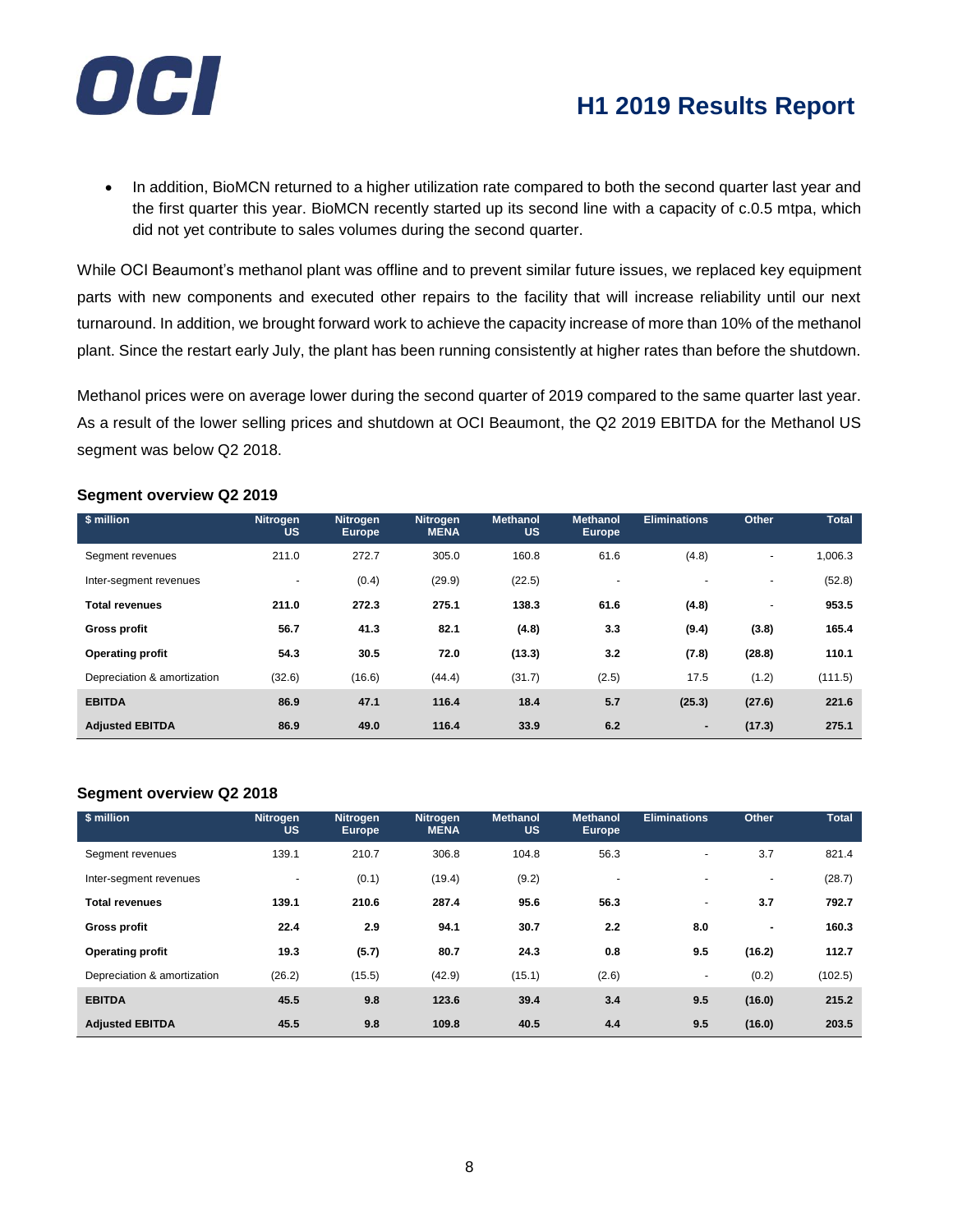

### **Segment overview H1 2019**

| \$ million                  | <b>Nitrogen</b><br><b>US</b> | <b>Nitrogen</b><br><b>Europe</b> | <b>Nitrogen</b><br><b>MENA</b> | <b>Methanol</b><br><b>US</b> | <b>Methanol</b><br><b>Europe</b> | <b>Eliminations</b> | Other                    | <b>Total</b> |
|-----------------------------|------------------------------|----------------------------------|--------------------------------|------------------------------|----------------------------------|---------------------|--------------------------|--------------|
| Segment revenues            | 302.2                        | 466.4                            | 467.0                          | 306.0                        | 118.8                            | (4.8)               | ٠                        | 1,655.6      |
| Inter-segment revenues      | $\overline{a}$               | (0.4)                            | (55.6)                         | (47.6)                       | (2.0)                            |                     | $\overline{\phantom{a}}$ | (105.6)      |
| <b>Total revenues</b>       | 302.2                        | 466.0                            | 411.4                          | 258.4                        | 116.8                            | (4.8)               | ٠                        | 1,550.0      |
| <b>Gross profit</b>         | 69.3                         | 65.0                             | 99.0                           | 10.6                         | (9.0)                            | (10.2)              | (6.8)                    | 217.9        |
| <b>Operating profit</b>     | 60.9                         | 44.1                             | 79.6                           | (1.7)                        | (10.3)                           | (6.7)               | (46.9)                   | 119.0        |
| Depreciation & amortization | (66.3)                       | (33.9)                           | (87.3)                         | (63.2)                       | (5.2)                            | 33.5                | (2.4)                    | (224.8)      |
| <b>EBITDA</b>               | 127.2                        | 78.0                             | 166.9                          | 61.5                         | (5.1)                            | (40.2)              | (44.5)                   | 343.8        |
| <b>Adjusted EBITDA</b>      | 127.2                        | 79.9                             | 166.9                          | 69.8                         | (4.1)                            |                     | (35.3)                   | 404.4        |

### **Segment overview H1 2018**

| \$ million                  | <b>Nitrogen</b><br><b>US</b> | <b>Nitrogen</b><br><b>Europe</b> | <b>Nitrogen</b><br><b>MENA</b> | <b>Methanol</b><br><b>US</b> | <b>Methanol</b><br><b>Europe</b> | <b>Eliminations</b>      | Other                    | <b>Total</b> |
|-----------------------------|------------------------------|----------------------------------|--------------------------------|------------------------------|----------------------------------|--------------------------|--------------------------|--------------|
| Segment revenues            | 229.8                        | 436.8                            | 585.2                          | 221.8                        | 117.8                            | $\blacksquare$           | 3.7                      | 1,595.1      |
| Inter-segment revenues      | $\blacksquare$               | (0.2)                            | (41.0)                         | (16.4)                       | $\overline{\phantom{a}}$         | $\blacksquare$           | $\overline{\phantom{a}}$ | (57.6)       |
| <b>Total revenues</b>       | 229.8                        | 436.6                            | 544.2                          | 205.4                        | 117.8                            | $\overline{\phantom{a}}$ | 3.7                      | 1,537.5      |
| <b>Gross profit</b>         | 20.4                         | 38.3                             | 178.2                          | 72.6                         | 8.7                              | 11.8                     | $\blacksquare$           | 330.0        |
| <b>Operating profit</b>     | 13.7                         | 21.0                             | 176.9                          | 60.8                         | 6.1                              | 14.4                     | (30.4)                   | 262.5        |
| Depreciation & amortization | (52.6)                       | (30.2)                           | (86.1)                         | (30.4)                       | (5.3)                            | 0.3                      | (0.5)                    | (204.8)      |
| <b>EBITDA</b>               | 66.3                         | 51.2                             | 263.0                          | 91.2                         | 11.4                             | 14.1                     | (29.9)                   | 467.3        |
| <b>Adjusted EBITDA</b>      | 66.3                         | 51.2                             | 232.2                          | 92.3                         | 12.4                             | 14.1                     | (29.9)                   | 438.6        |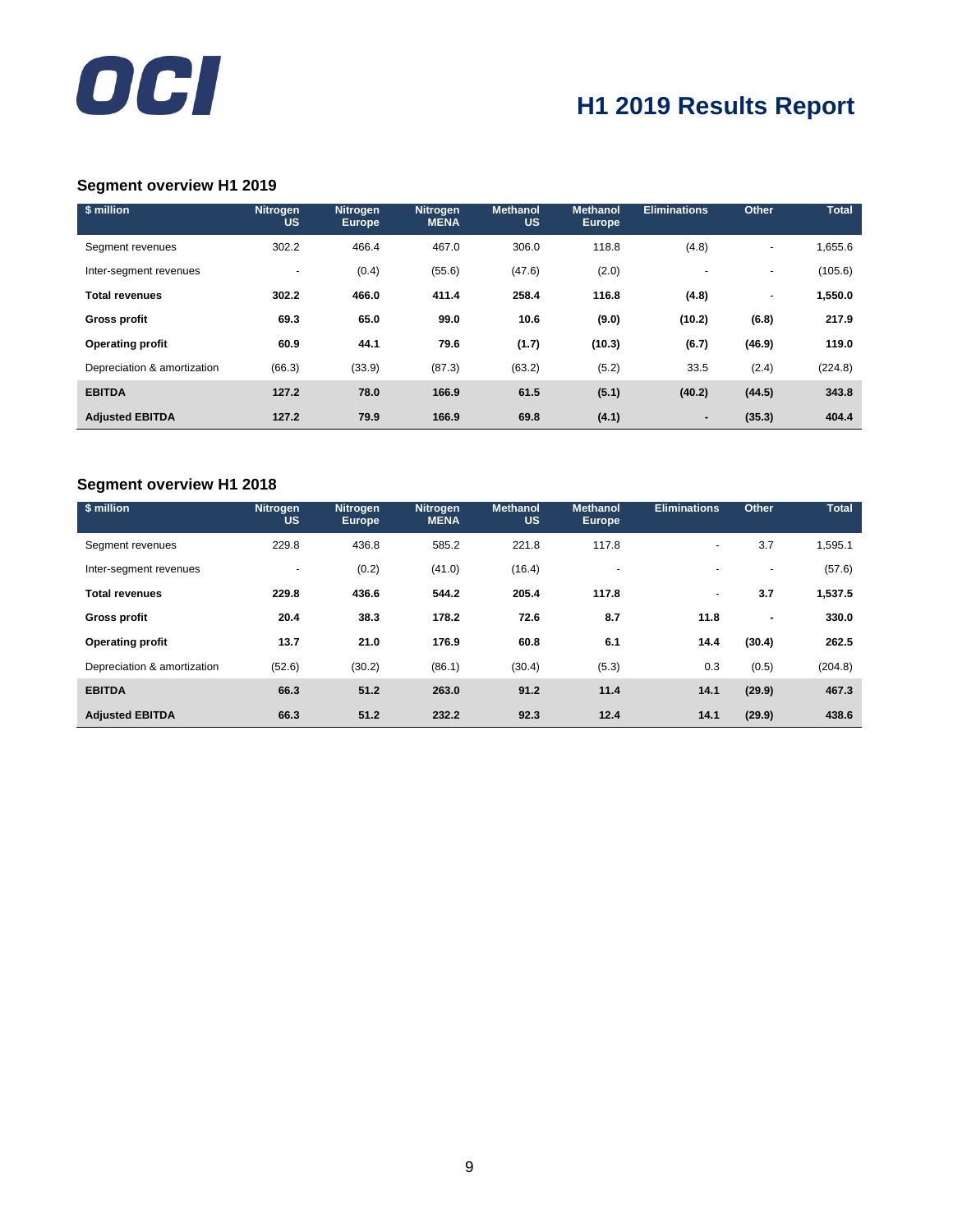

# **Financial Highlights**

### **Summary results**

Consolidated revenue increased 20% to \$954 million in the second quarter of 2019 compared to the same quarter in 2018, as our own-produced and traded volumes increased. Our realized selling prices for nitrogen fertilizer products were on average up, but methanol prices down.

Adjusted EBITDA increased 35% to \$275 million in Q2 2019 compared to \$204 million in Q2 2018, predominantly due to the higher revenues and lower natural gas prices. On a segment basis, the biggest driver of this growth came from the Nitrogen US and Nitrogen Europe businesses. The methanol adjusted EBITDA decreased predominantly due to the shutdown at OCI Beaumont during the second quarter, as well as lower realized methanol prices.

Adjusted net profit was \$37 million in Q2 2019 compared to \$3 million in Q2 2018. The reported net profit (after non-controlling interest) was \$20 million in Q2 2019 compared to a net loss of \$40 million in Q2 2018.

| \$ million                                       | Q2 2019 | Q2 2018 | H1 2019    | H1 2018    |
|--------------------------------------------------|---------|---------|------------|------------|
| Net revenue                                      | 953.5   | 792.7   | 1,550.0    | 1,537.5    |
| Cost of Sales                                    | (788.1) | (632.4) | (1, 332.1) | (1, 207.5) |
| <b>Gross profit</b>                              | 165.4   | 160.3   | 217.9      | 330.0      |
| Gross profit % of revenues                       | 17.3%   | 20.2%   | 14.1%      | 21.5%      |
| SG&A                                             | (51.9)  | (45.8)  | (98.5)     | (86.5)     |
| Other Income                                     | (0.5)   | 0.3     | 2.8        | 20.1       |
| Other expense                                    | (2.9)   | (2.1)   | (3.2)      | (1.1)      |
| <b>Adjusted EBITDA</b>                           | 275.1   | 203.5   | 404.4      | 438.6      |
| <b>EBITDA</b>                                    | 221.6   | 215.2   | 343.8      | 467.3      |
| EBITDA % of revenues                             | 23.2%   | 27.1%   | 22.2%      | 30.4%      |
| Depreciation & amortization                      | (111.5) | (102.5) | (224.8)    | (204.8)    |
| <b>Operating profit</b>                          | 110.1   | 112.7   | 119.0      | 262.5      |
| Interest income                                  | 1.4     | 1.2     | 3.1        | 4.6        |
| Interest expense                                 | (69.8)  | (96.3)  | (147.9)    | (182.2)    |
| Other finance income / (cost)                    | 2.1     | (27.3)  | (13.0)     | (16.0)     |
| <b>Net finance costs</b>                         | (66.3)  | (122.4) | (157.8)    | (193.6)    |
| Income from equity-accounted investees           | 1.8     | (8.7)   | (7.9)      | (12.3)     |
| Net income before tax                            | 45.6    | (18.4)  | (46.7)     | 56.6       |
| Income tax expense                               | (6.0)   | 13.3    | 4.1        | 5.7        |
| Net profit / (loss)                              | 39.6    | (5.1)   | (42.6)     | 62.3       |
| Non-Controlling Interest                         | (19.7)  | (34.4)  | (18.7)     | (77.3)     |
| Net profit / (loss) attributable to shareholders | 19.9    | (39.5)  | (61.3)     | (15.0)     |

### **Consolidated Statement of Income\***

*\* Unaudited*

*1) H1 and Q2 2018 have not been adjusted for IFRS 16*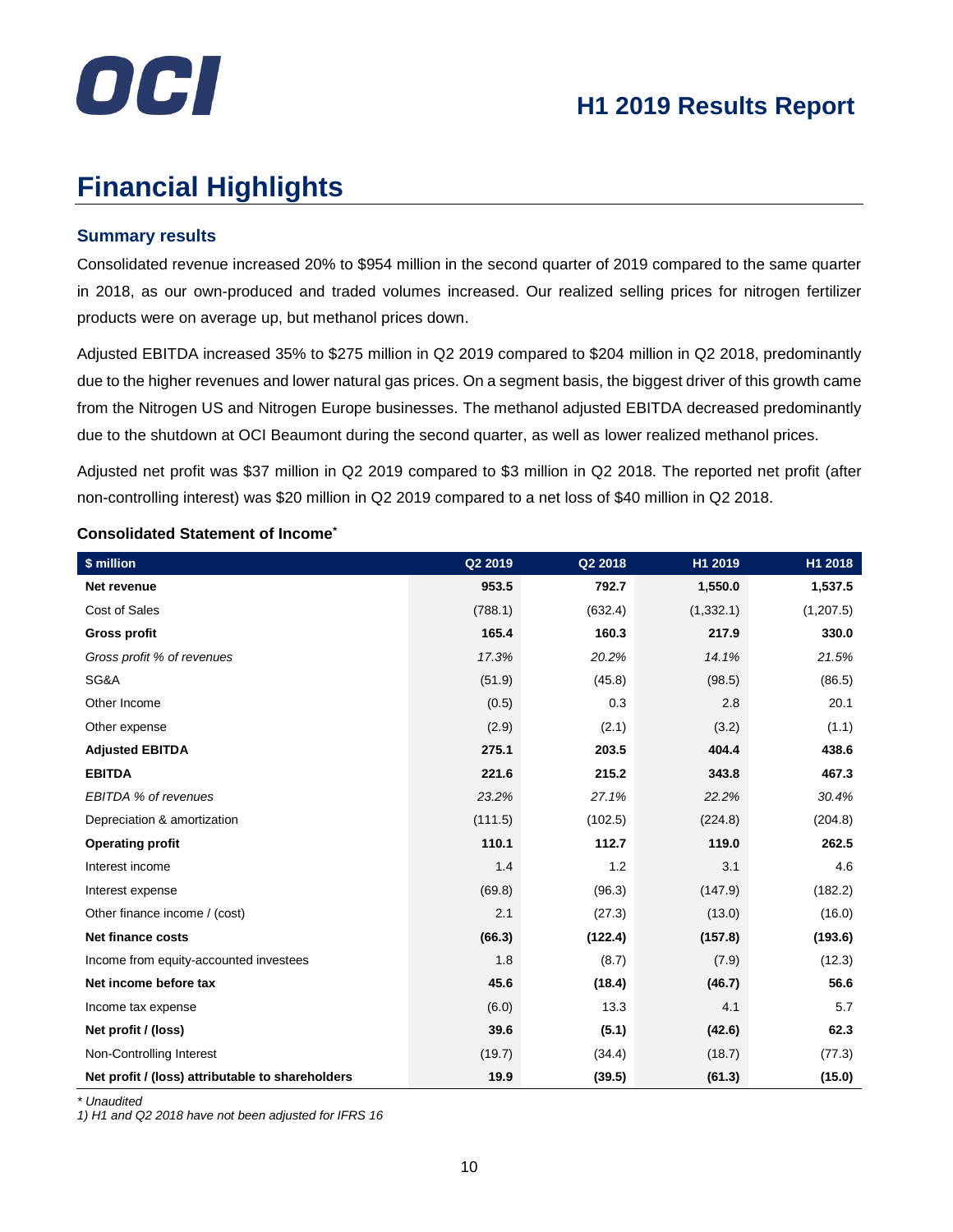

### **Reconciliation to Alternative Performance Measures**

Adjusted EBITDA is an Alternative Performance Measure (APM) that intends to give a clear reflection of underlying performance of OCI's operations. The main APM adjustments in the second quarters of 2019 and 2018 relate to:

- Natgasoline is not consolidated and an adjustment of \$34 million was made for OCI's 50% share in the plant's EBITDA in Q2 2019 (\$42 million for the first half of 2019).
- Expenses for expansion projects in Q2 2019 amounted to \$0.5 million and are related to the BioMCN expansion project.
- The unrealized loss on natural gas hedge derivatives of \$11 million in Q2 2019 relates to hedging activities at OCI Beaumont and in the Netherlands.
- Other adjustments consist predominantly of transaction costs related to the recently announced joint venture with ADNOC.

| \$ million                                      | Q2<br>2019     | Q <sub>2</sub><br>2018 | H1<br>2019     | H1<br>2018     | <b>Adjustment in P&amp;L</b>      |
|-------------------------------------------------|----------------|------------------------|----------------|----------------|-----------------------------------|
| Operating profit as reported                    | 110.1          | 112.7                  | 119.0          | 262.5          |                                   |
| Depreciation and amortization                   | 111.5          | 102.5                  | 224.8          | 204.8          |                                   |
| <b>EBITDA</b>                                   | 221.6          | 215.2                  | 343.8          | 467.3          |                                   |
| APM adjustments for:                            |                |                        |                |                |                                   |
| Natgasoline                                     | 33.9           | ٠                      | 42.0           | $\blacksquare$ | OCI's share of Natgasoline EBITDA |
| Expenses related to expansion projects          | 0.5            | 1.0                    | 1.0            | 1.0            | SG&A / other expenses             |
| Sorfert insurance income / release of provision | $\blacksquare$ | (13.8)                 | $\blacksquare$ | (30.8)         | Revenue / other income            |
| Unrealized loss / (gain) natural gas hedging    | 10.6           | ۰                      | 8.7            | ۰              | <b>COGS</b>                       |
| Other adjustments                               | 8.5            | 1.1                    | 8.9            | 1.1            |                                   |
| <b>Total APM adjustments</b>                    | 53.5           | (11.7)                 | 60.6           | (28.7)         |                                   |
| <b>Adjusted EBITDA</b>                          | 275.1          | 203.5                  | 404.4          | 438.6          |                                   |

### **Reconciliation of reported operating income to adjusted EBITDA**

### **Net income attributable to shareholders**

At the net income level, the main APM adjustments in Q2 2019 and Q2 2018 relate to unrealized gas hedging at Natgasoline, and non-cash foreign exchange gains or losses on US\$ exposure.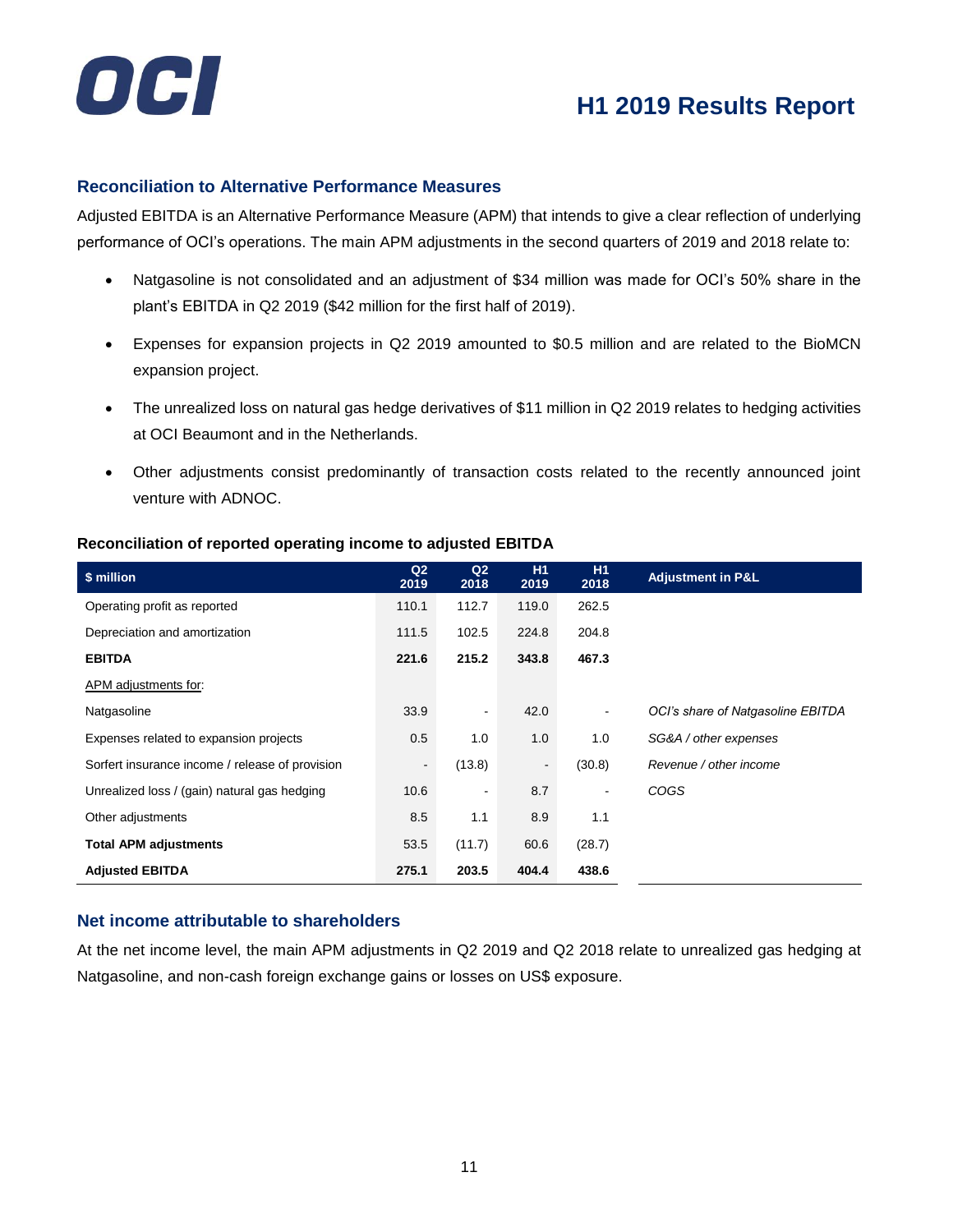

### **Reconciliation of reported net income to adjusted net income**

| \$ million                                       | Q2 2019        | Q2 2018                  | H1 2019 | H1 2018 | <b>Adjustment in P&amp;L</b>              |
|--------------------------------------------------|----------------|--------------------------|---------|---------|-------------------------------------------|
| Reported net income attributable to shareholders | 19.9           | (39.5)                   | (61.3)  | (15.0)  |                                           |
| <b>Adjustments for:</b>                          |                |                          |         |         |                                           |
| Adjustments at EBITDA level                      | 53.5           | (11.7)                   | 60.6    | (28.7)  |                                           |
| Add back: Natgasoline EBITDA adjustment          | (33.9)         | $\overline{\phantom{a}}$ | (42.0)  |         |                                           |
| Expenses related to expansion projects           | ۰              | 9.5                      |         | 14.4    | Income from equity accounted<br>investees |
| Expenses related to refinancing                  | $\blacksquare$ | 16.0                     |         | 16.0    | Finance expenses                          |
| Unrealized loss / (gain) gas hedging Natgasoline | 6.6            | ٠                        | (1.4)   |         | Income from equity accounted<br>investees |
| Forex gain/loss on USD exposure                  | (6.9)          | 33.3                     | 2.9     | 22.7    | Finance income and expense                |
| Impairment of PP&E                               | 1.9            |                          | 1.9     |         |                                           |
| Non-controlling interest adjustment              | (1.7)          | 9.0                      | (0.8)   | 18.5    | <b>Minorities</b>                         |
| Tax effect of adjustments                        | (2.5)          | (13.5)                   | (5.2)   | (13.5)  | Income tax                                |
| Total APM adjustments at net income level        | 17.0           | 42.6                     | 16.0    | 29.4    |                                           |
| Adjusted net income attributable to shareholders | 36.9           | 3.1                      | (45.3)  | 14.4    |                                           |

### **Free Cash Flow and Net Debt**

Free cash flow amounted to \$151 million during Q2 2019 versus \$133 million in Q2 2018.

The cash flow reflects the record EBITDA for the quarter, and an \$88 million decrease in working capital, reversing the build-up of inventory during the first quarter in anticipation of the start of the season and higher selling prices. Cash interest and taxes were \$102 million and \$40 million respectively.

Total capital expenditures were \$49 million in Q2 2019 compared to \$89 million in Q2 2018. Maintenance capital expenditure was \$27 million during Q2 2019, and growth capital expenditure of \$22 million was mostly for the refurbishment of BioMCN's second line and the capacity expansion at OCI Beaumont, both of which are now operational.

Net debt stood at \$4,053 million as at 30 June 2019, a decrease of \$110 million compared to \$4,163 million as at 31 March 2019.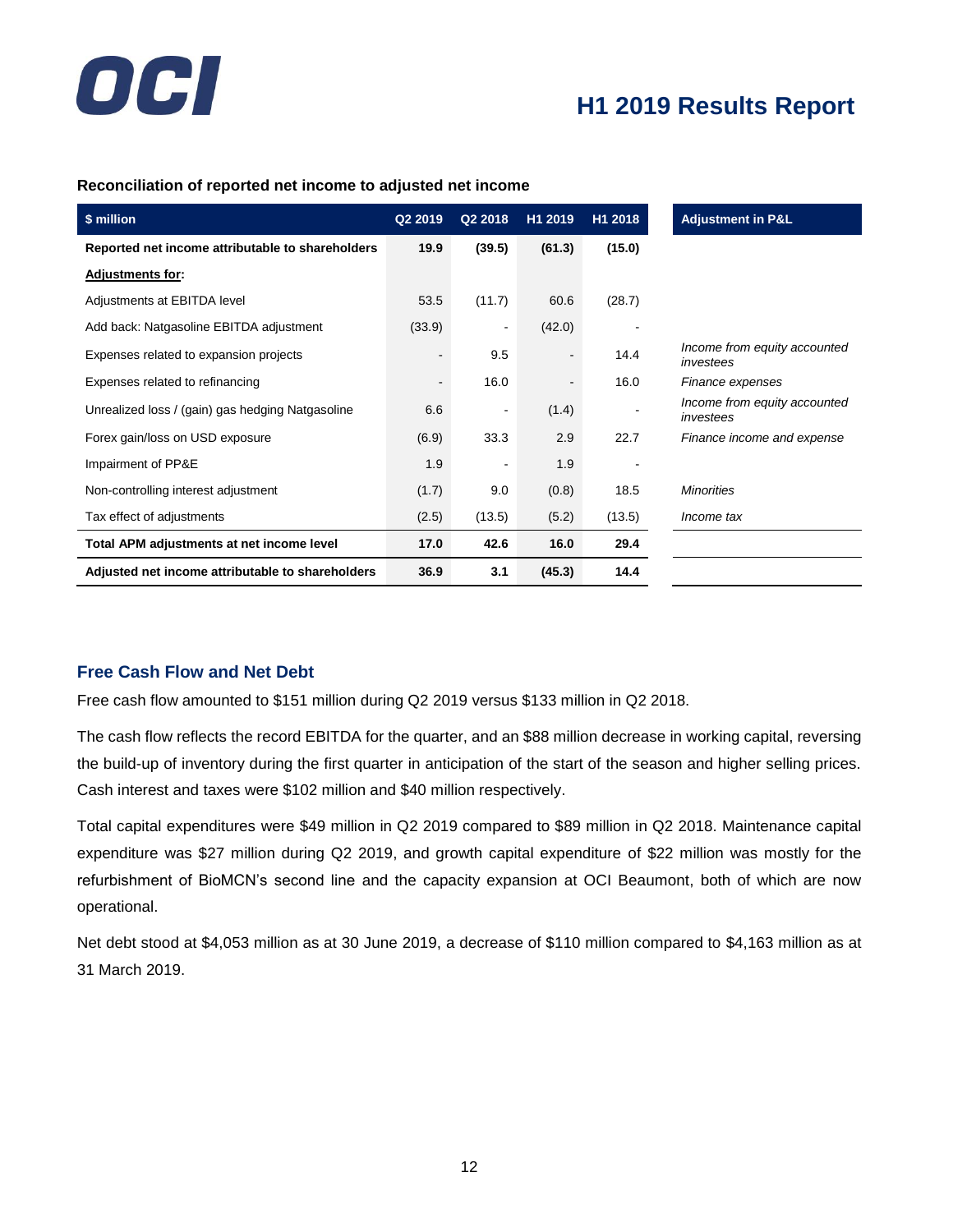# OCI

# **H1 2019 Results Report**

### **Reconciliation of EBITDA to Free Cash Flow and Change in Net Debt**

| \$ million                                           | Q2 2019                  | Q2 2018 | H1 2019 | H1 2018 |
|------------------------------------------------------|--------------------------|---------|---------|---------|
| <b>EBITDA</b>                                        | 221.6                    | 215.2   | 343.8   | 467.3   |
| Working capital                                      | 87.6                     | 14.7    | (17.3)  | (40.8)  |
| Maintenance capital expenditure                      | (26.7)                   | (38.3)  | (45.3)  | (58.4)  |
| Tax paid                                             | (39.5)                   | (0.7)   | (40.0)  | (1.6)   |
| Interest / net dividends paid / received             | (101.7)                  | (89.3)  | (148.3) | (140.3) |
| Insurance receivable / received Sorfert              | $\overline{\phantom{0}}$ | 20.0    | 31.8    |         |
| Adjustment non-cash expenses                         | 9.6                      | 11.7    | 10.3    | 21.1    |
| <b>Free Cash Flow</b>                                | 150.9                    | 133.3   | 135.0   | 247.3   |
| Reconciliation to change in net debt:                |                          |         |         |         |
| Growth capital expenditure                           | (22.0)                   | (50.8)  | (63.1)  | (73.6)  |
| Other non-operating items                            | (6.7)                    | (43.9)  | (14.4)  | (61.3)  |
| Non-operating working capital                        | 2.0                      | 3.3     | 7.6     | 0.6     |
| Net effect of movement in exchange rates on net debt | (13.7)                   | 73.1    | 3.4     | 35.3    |
| Other non-cash items                                 | (0.2)                    | (15.3)  | (1.5)   | (37.4)  |
| Net Cash Flow / Decrease (Increase) in Net Debt      | 110.3                    | 99.7    | 67.0    | 110.9   |